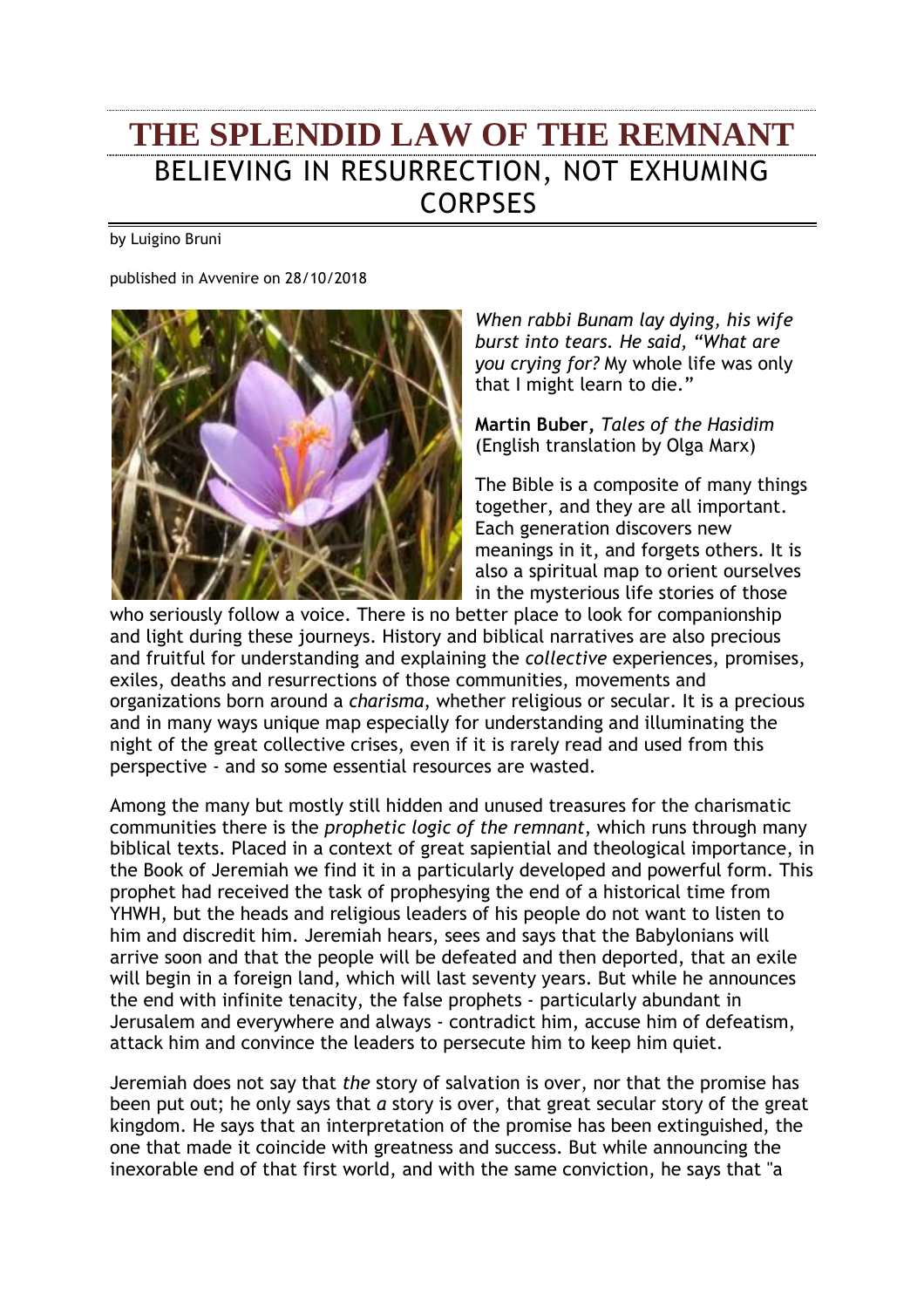remnant shall return" and history will continue. In charismatic communities and in ideal-driven organisations (IDO-s), to succeed in understanding that the first story that marvellous story that made us daydream and see paradise - is over, it is really over, requires an ethical and spiritual act that is particularly difficult, especially in the charismatically richer communities with a great history. It is almost impossible to understand and accept that our story has not ended under these ruins, but that *a* story has ended, that only the *first part* of the story has ended. It is also difficult to understand that if we want the same story to continue tomorrow, today we must accept that its first part is really over, that we will have to go through exile, and then write a second part of the story that nobody knows yet. We have to come to terms with the facts that the form and the ways in which we had lived the collective promise - those kings, that greatness, that success, those liturgies, that temple, that religious apparatus and that administration of worship - will no longer return; but history will continue because the garment that our faith had worn in the first part of the journey was not the only one, it was only the first one. One day, in order to save ourselves, we must understand that the truth of a collective charismatic experience does not lie in continuing to grow and reap successes as in the past, but in diminishing, in becoming small, defeated, forgotten and abandoned, provided that this destruction generates a faithful remnant.

But one of the deepest and most decisive mysteries of collective spiritual experiences is precisely the failure to recognize what has always been expected when it really comes. Because we wait for a messiah to arrive on horseback triumphantly, and we confuse Palm Sunday with Easter Sunday. The communities only know the present and the past, and it is therefore natural that to understand the new facts they use the categories and tools available to them, and they are those known and learned in the nice summery season that is about to end. And so they face the winter with their summer clothes, and they seriously risk dying of the cold. Among the words of yesterday there were also some winter clothes, words suitable to face the new climates. There were also the manger, the carpenter's workshop, the small flock, the mustard seed, the no of the rich young man; but when one becomes truly small and fragile these small things and vulnerabilities are read with the memory of the miracles and the springtime of Galilee in one's heart, and we tend to forget the other words of smallness, which would now be the truly precious part of the inheritance. In the original spiritual heritage of the communities the blessing of defeat is almost always already present. In the times of abundance and success those words about the strength in weakness, that wisdom of becoming better as we become smaller moved us, convinced us and helped us to overcome personal crises. But when the words of good fragility become *collective* flesh they are not remembered or recognized. We have understood and valued them many times in order to read our *individual* stories, but now we are not able to make them become light for the present and the future of the entire *community*.

Actually, in these moments it would be enough to listen to the prophets who, if they have not already been killed, are naturally part of the population of the charismatic communities in times of crisis. They are those people who (by vocation and by task) have the capacity to make us remember the right words, and to give us a few new categories that are indispensable to understand and face the new era. The first new category they offer us is the revelation of the inadequacy of the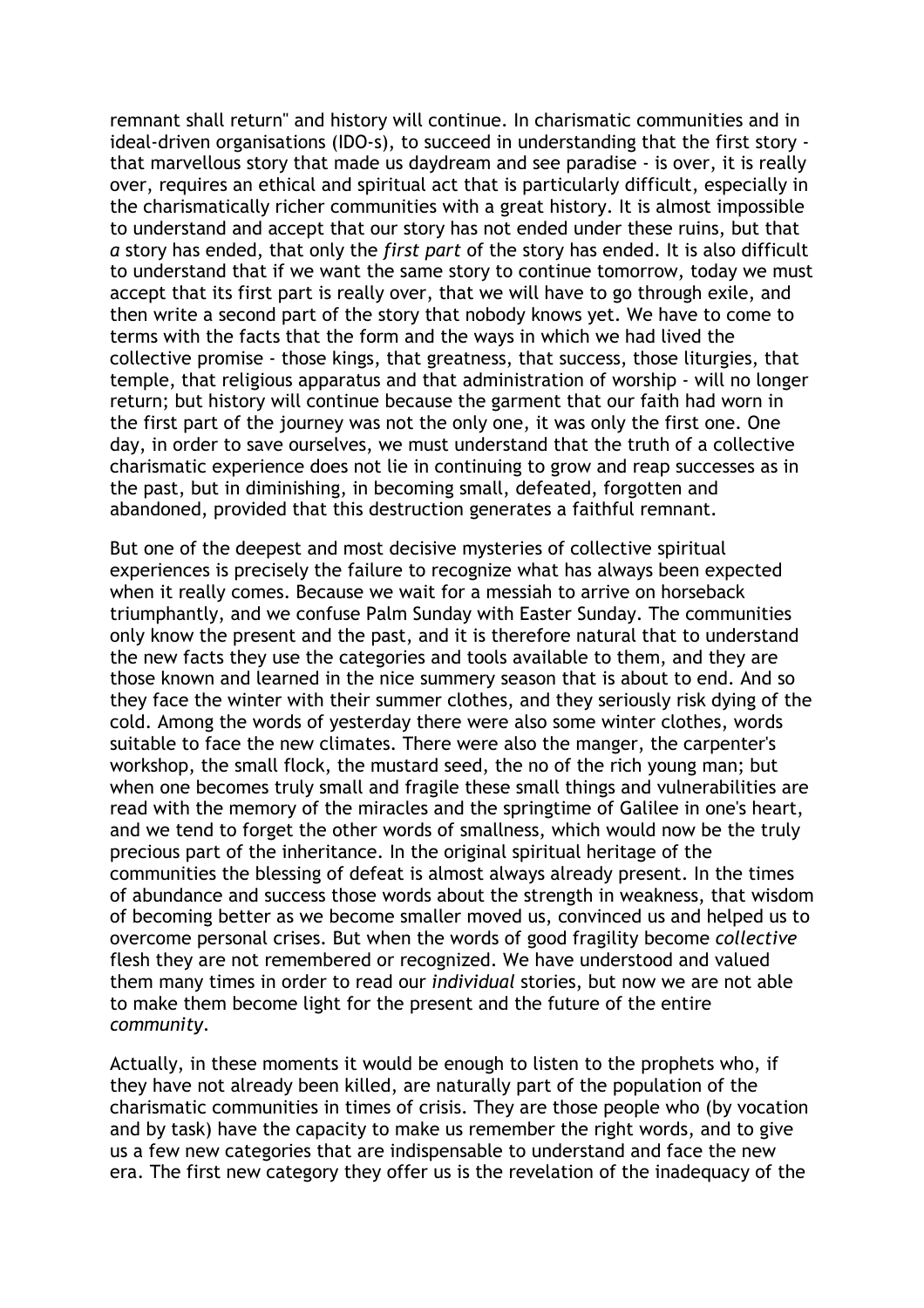categories with which we read growth and success yesterday, because today they are obsolete and need to be changed. This is the most important good news, because it is the pre-condition of all the others. Then they tell us that a time of exile is waiting for us, and finally that a remnant shall return. On the roads leading to Babylon and Emmaus it is not the meaning of the three tents of Tabor and the words of Sinai we must learn but that of the devastation of the temple and the three crosses of Golgotha. These new meanings to be learned along the roads of disappointment are declinations of the eternal words of the prophets: *this story* is over, but *our story* isn't, because a *remnant* shall return. But for the faithful remnant to continue the race, today we must accept the reality of the end and, above all, not believe those who tell us that the crisis will pass and we will continue as before. Because, also and above all here, the action of the *false prophets* is always powerful and convincing. They try to persuade us that whoever is announcing the end is not a prophet to listen to, but a charlatan and an enemy of the people, because as opposed to what he announces there will be the great miracle soon that will save us and our "temple", and everything will return as it was yesterday. They bring us empirical evidence that things are not so bad after all, that there are signs of recovery here and there, that the great crisis is passing, and they invite us to look to the future with their optimism (which is the opposite of biblical hope). The consolations of the false prophets give pleasant feelings and do not let us feel pain, because they are the opium of the communities; those of the prophets are painful and ruthless, but they heal and bring us to life.

The people of Israel listened to the false prophets. But a remnant collected the words of the true prophets, and when they returned from exile they did not keep the books of the false prophets, but those of Jeremiah and the other prophets. Prophets are not listened to in their time, that is their task and destiny; but if a faithful remnant saves their words, their true prophecy can continue. Therefore, the prophetic remnant is not a simple group of survivors, nor an elite of the enlightened. Many communities have had survivors, but they have not had a prophetic remnant. This is a *believing remnant*, composed of those few who, in the time of the ruins and exile, continued to believe in the same promise that had been clothed with success and glory before, and who therefore know how to read defeat and exile as a mystery of blessing. It is the honest exegete of the many words of the communities. It is the sprout that emerges from the cut trunk, and makes life continue. Those who believe in the time of disappointment are the ones who did not believe in an illusion, because the illusion (which is real) was not the promise, but it coincided with its first coating of greatness. They are the ones who believe that that end is also a new beginning, and that that cry is giving birth to their future, which is all different. It is *the name of the son*. Shear-jashub, that is "a remnant shall return", is also the name of Isaiah's son (Is 7:3). The faithful remnant is the risen body with the stigmata of the passion, which remain because they were real. The false prophets do not believe in any kind of resurrection, but only try to exhume the body. They are the heirs of Egyptian wizards and fortunetellers who tried to replicate the wounds artificially, but the fake wounds do not prepare any real opening of the sea.

Finally, the wonderful law of the remnant is also a fundamental law of the existential journey of the person. We start as young people believing, loving and hoping for a life that is pure, meek, poor, crowned with all the virtues, and we